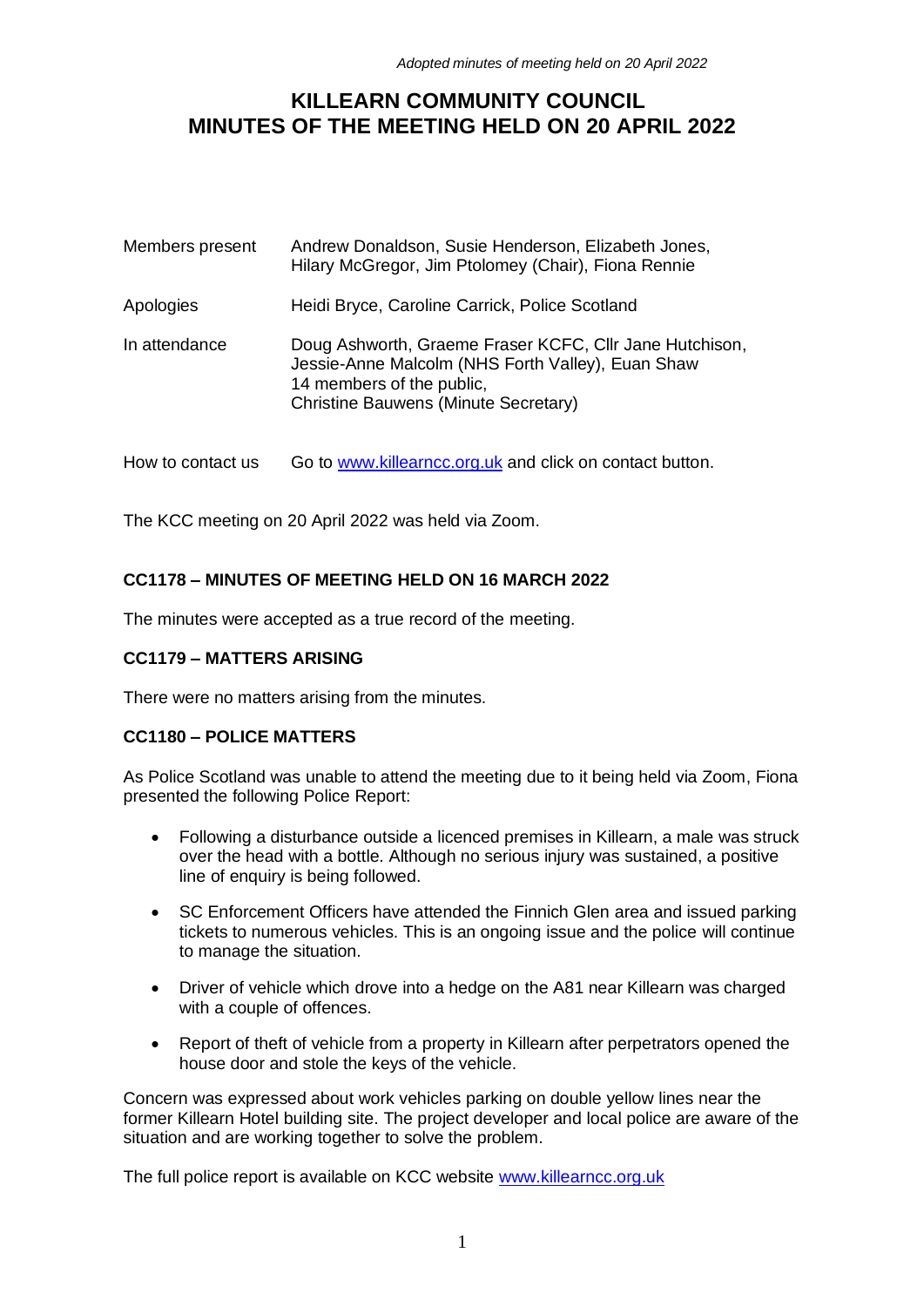# **CC1181 – KCFC UPDATE**

Graeme reported that plans for the Queen's Platinum Jubilee celebrations are progressing well. More information is available under Any Other Business.

## **CC1182 – BROADBAND**

Doug reported on the ongoing problems with internet speeds at Killearn Primary School. A temporary mobile broadband connection has been installed until a full-fibre solution is progressed, providing 100 Mbps download speeds and much better upload speeds.

Details about the lack of progress on the R100 Broadband upgrade and approval of interim vouchers are to be discussed at the next meeting of the Economy and Fair Work Committee. Although the interim broadband voucher scheme has now closed, assurances have been given that applications already submitted will be processed in due course.

An update from Kate Forbes, Cabinet Secretary for Finance and Economy, has been received on connectivity improvements for R100, 4G, 5G and Project Gigabit. This information is available on KCC website www.killearncc.org.uk

#### **CC1183– PLANNING**

Please see KCC website [www.killearncc.org.uk](http://www.killearncc.org.uk/) for the full planning schedule.

#### **Other Planning Matters**

• Development of Former Killearn Hotel

The project is on schedule. The first phase of the development will be completed by August 2022, with the remaining flats ready later in the year.

• RSHA Development at Lampson Road

Although there are no further updates available, it is hoped to start work in the early summer.

• Former Killearn Hospital Site

Developer, Cala Homes, hopes to commence work in the early summer.

## **CC1184 – ROADS AND GENERAL MAINTENANCE REPORT**

Fiona presented the report, highlighting the following:

Repair work to the Branshogle Bridge has taken longer than anticipated and is now due to be completed by the end of June.

An extension to the road closure at Catter Burn Bridge has been granted for a further three months, until the end of June. A contractor will be on site in May although it is not known when the bridge will re-open.

Work has begun on the two zebra crossings in the village. When the road marking contractor is working on these, it will also repaint the road markings at the junction of Balfron Road and Main Street.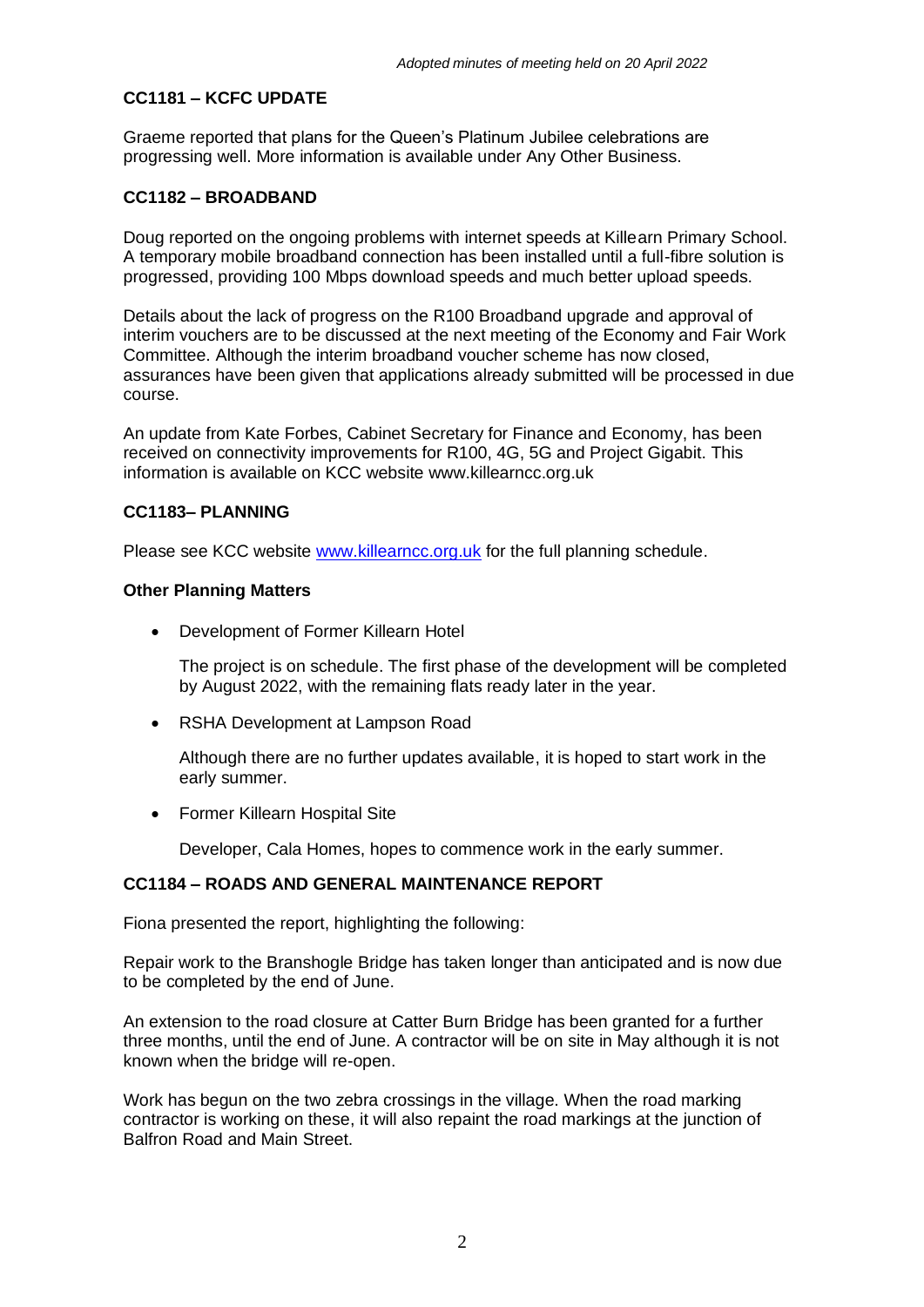KCC has carried out a road and pavement survey in the village to identify issues requiring attention. Grateful thanks were expressed to Teresa Prescott and Gordon Bauwens for their help with this. It was noted that pavements on Station Road, Main Street and Buchanan Road urgently need repairing.

Further to enquiries about the condition of the West Highland Way path between Drumbeg Loan and Station Road, the meeting was informed that this particular area is on third-party land and not in SC ownership. However, SC plans to undertake a condition survey this summer and will then be able to identify issues that require attention.

Disappointment was expressed at SC response to KCC's request that the lower half of the parks path beside the cemetery be made smooth to assist those with mobility aids to use the path. SC has deemed the path fit for purpose and, therefore, does not warrant any resurfacing. It was felt that the path was definitely **not** fit for purpose and KCC agreed to write again to SC questioning its criteria on this decision. *(Action FR)*

# **CC1185 – COUNCILLOR'S REPORT**

Cllr Hutchison reported on the situation with Branshogle and Catter Burn bridges. An SC briefing will take place on 21 April regarding the Ukraine crisis, to be followed up by a press release for all community councils. The names of Lesley Gallagher and Jonathan Sharp were given as the SC contacts for support for Ukrainian issues. The Kings Highway active travel project is progressing. Regretfully, Stirling did not succeed in its bid for UK City of Culture.

Cllr Hutchison announced that she was not standing for re-election at the forthcoming local elections in May. KCC expressed grateful thanks for her support and work in the local area and wished her well for the future.

## **CC1186 – TREASURER'S REPORT**

Income: £0.20 bank interest

Expenditure: £40 admin costs

Current balance: £1075.99

KCC accounts are now with the auditor in preparation for the AGM.

## **CC1187 – QUESTION TIME**

A member of the public asked about the recent survey information published regarding the cycle path between Killearn and Balfron. It was explained that this was only an initial survey, not representative and limited in scope, and that a much larger consultation will take place in the future. Further information to be given when available.

## **CC1188 – CORRESPONDENCE**

Fiona reported on the following correspondence:

• Befriender recruitment taking place for the Stirling and Clackmannanshire areas. Further information available from Jean Fergus, Wellbeing Scotland. Email [jean@wellbeingscotland.org](mailto:jean@wellbeingscotland.org) or telephone 07546 500337.